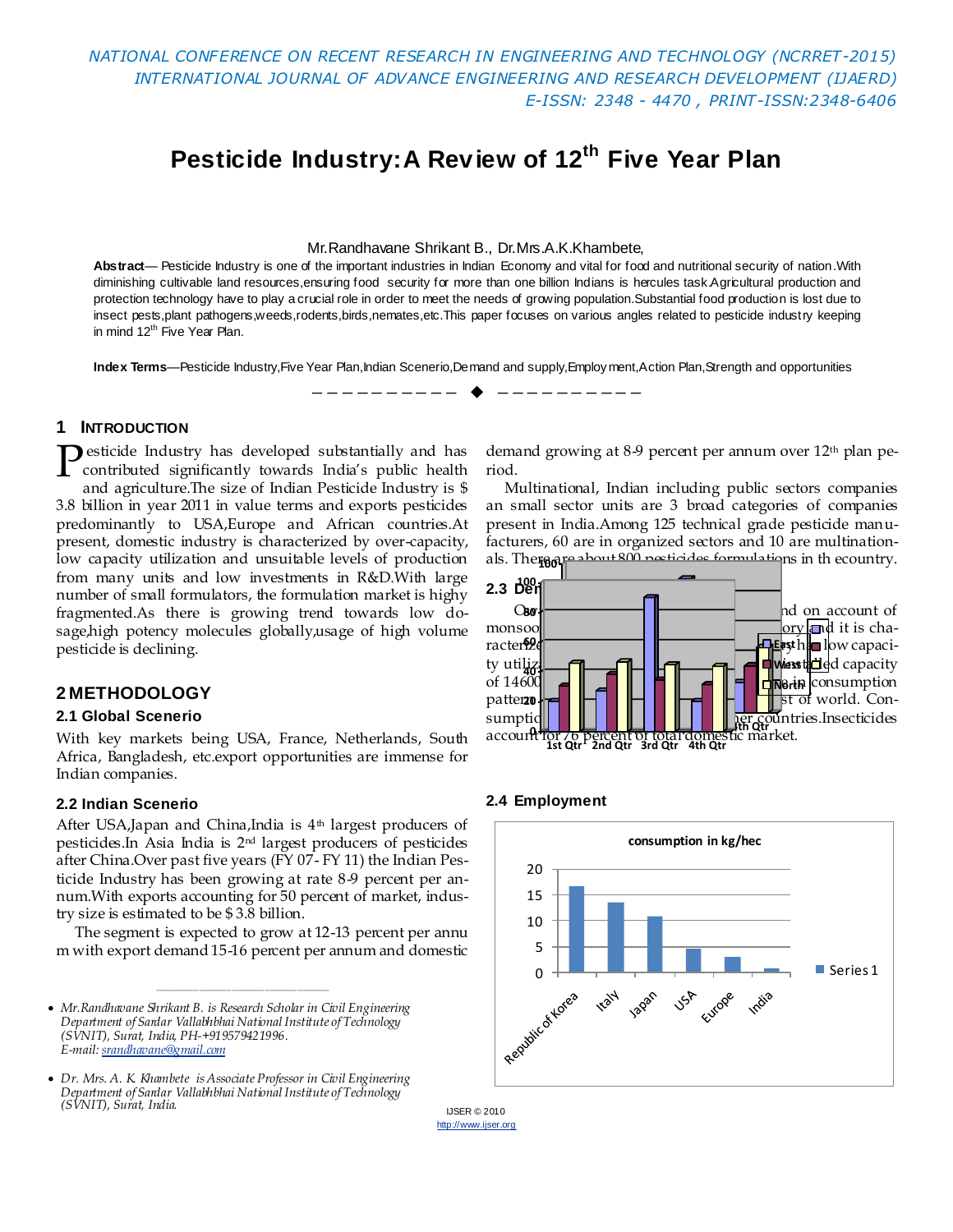Approximately 60000 people are directly or indirectly employed in Pesticide Manufacturing sector.Industry envisages employment increase to the extent of 7 percent in 12<sup>th</sup> five year plan.

# **3 TRADE**

As India is net exporter of pesticides and export accounts for 50 percent of pesticide market, it grew at ~15 percent per annum during 11<sup>th</sup> plan period and is expected to be growing at same rate during  $12<sup>th</sup>$  plan period.

# **4 STRENGTH AND OPPORTUNITIES**

## **4.1 Cost Competitiveness:**

Even considering taxes and levies,products at cheapest price can be made available in world by Indian producers. Low cost manufacturing base leads to competitive cost of production of pesticides especially Pyrethroids, Organo Phosphorous (OP) Ester, etc.

## **4.2 Huge Export Potential**

Exess production capacity is perfect opportunity to increase exports by utilizing India's low cost producer status.

## **4.3 Growth in Demand for food grains**

Increase in population and high emphasis on achieving self sufficiency for food grains, expects to increase growth of pesticide industry as India has 16 percent of world's population and less than 2 percent of total landmass.

#### **4.4 Limited farmland availability**

India has more than 190 million hectres of gross cultivated area and scope of bringing new areas under cultivation is severely limited.Available agriculture land per capita has been reduced globally and is expected to reduce further.Therefore there is pressure to increase yield per hectare which can be achieved through increased usage of pesticides.

#### **4.5 Growth of horticulture and floriculture.**

Demand for pesticides especially fungicides will increase due to growing horticulture and floriculture industries.

#### **4.6 Increasing Awareness**

Due to non-use of pesticides, there is loss of crops. Companies are increasingly training farmers regarding right use of pesticides in terms of quantity to be used,the right application methodolgy and appropriate chemicals to be used for identified pest problems. With increasing awareness, the use of pesticides is expected to increase.

#### **4.7 Patent Expiry**

In 2014, many molecules have gone off patent throwing the market open for generic players.Pesticide Industry in India can exploit this opportunity.

#### **4.8 Product Portfolio expansion**

If industry re-orients itself to better address the needs of its

consumers, threats like genetically modified seeds, integrated pest management (IPM), organic farming,etc can be turned into opportunities.

#### **4.9 Environment Friendly Pesticides.**

There will be gradual shift towards pesticides that are user and environmental friendly due to issue of monitoring of pesticide residues in food and agriculture commodity.

#### **4.10 R&D in Pesticides**

Indian companies will need to increase R & D expenditure to meet competition from global market.

# **5 CHALLENGES AND WEAKNESSES**

#### **5.1 High cost of power and finance:**

Very high cost of power, unreliability of supply and frequent interruption with high transmission and distribution losses. Chemical industry is highly capital-intensive and high cost of finance in India is a challenge (interest rate 14%-15% p.a. as compared to 2% to 6% prevailing in developed countries).

## **5.2 Infrastructure**

Poor transport and communications infrastructure, resulting in delays and slow movement of goods.

## **5.3 Scale of production**

The plant sizes are not comparable to world-scale operations effecting to cost of production.

#### **5.4 Labour Laws**

Labour laws at present do not allow flexibility in deployment of labour. This discourages modernization and investment in technological changes and eventually leads to industrial sickness, thus adversely affecting workers as well.

Cumbersome and complicated product development process from inception to registration to manufacture, formulation and sale

Luke warm response of Centre and State Governments in strengthening quality control enforcement

In comparison to other agriculture inputs like fertilizers (50% subsidy) and seeds (no excise duty and taxes), pesticides are excisable and multipoint taxable.

# **5.5 R&D Costs**

R&D to develop a new agrochemical molecule takes an average of 9 years and high cost on research. Indian companies have to focus on developing newer molecules and will face challenges in building these capabilities.

# **5.6 Need for efficient distribution systems**

Since the number of end users is large and widespread, effective distribution via retailers is essential to ensure product availability. Lately companies have been directly dealing with retailers by cutting the distributor from the value chain thereby reducing distribution costs, educating retailers on product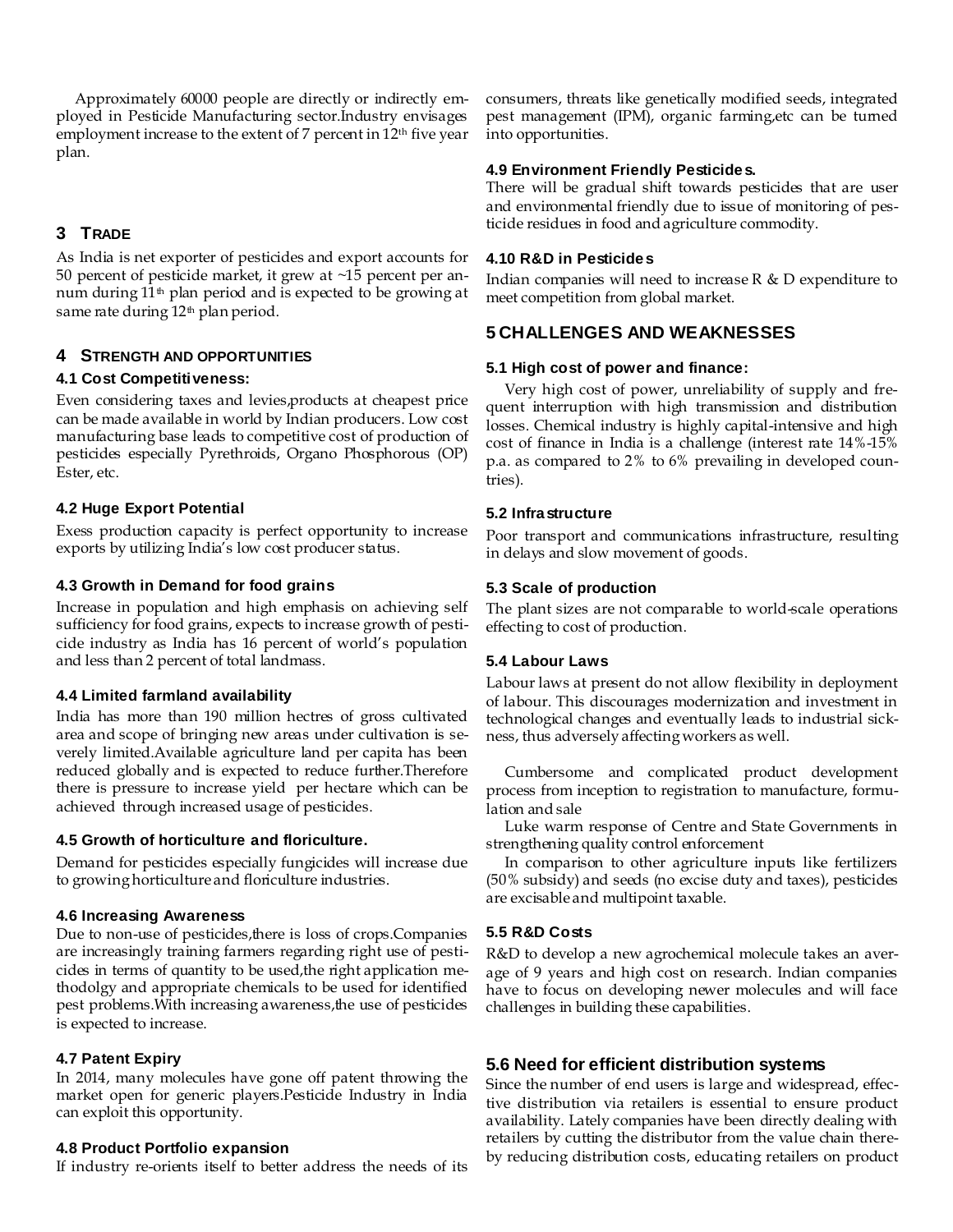usage and offering competitive price to farmers

#### **5.7 Counterfeit products**

The spurious pesticides market has a negative impact on the organized sector revenues and farmers.

# **6 ACTION PLAN 2012-17**

Based on the export potential and potential for increased penetration in the domestic market, the Indian agrochemical industry can target a size of \$7.7 billion by FY17 (up from existing \$3.8 billion). However, achieving this target will require governmental support and the industry initiative with regard to the following aspects:

1. **Registration of pesticides:** Delay in getting product registrations leads to delay in exports, hampering India's exports. The procedure should be simplified and time bound registration and issue of registration certificate for export within 30 days from receipt of request from exporter/ manufacturer should be ensured. Efficiency of Central Insecticides Board & Registration Committee should be increased by bringing more transparency, implementing robust and secured online data submission

2. **Multiple governing authorities for crop protection**, e.g. pesticides comes under Dept. of Chemicals and Petrochemicals, Ministry of Agriculture and Ministry of Health & Family Welfare. These activities falling under different ministries should be merged. Government could explore setting up a separate division under Dept. of Chemicals & Petrochemicals which could deal with all the issues such as pesticide registration, its use, fixation of standards for residue in food chain etc.

3. **Environmental clearance should be speed up** through single window clearance for setting up pesticides manufacturing plants. Once a factory is cleared from the environment point of view, any product changes (within selected parameters) could be allowed without seeking additional clearances.

4. **Ambivalence prevails about the use of pesticides.** There is need to pro-actively educate farmers for the safe, appropriate and judicious use of pesticides. A clear national policy directive is needed to increase pesticide usage, as at present the coverage is only about 20% of cultivated areas resulting 10 to 30% crop loss due to pests and weeds

5. **Spurious pesticides:** The presence of spurious pesticides in the market is major problem. The problem can be tackled by adopting the following approach:

a. Improve the method of sampling, and make the inspectors accountable

b. Pesticide testing labs need to be upgraded and should be mandated to seek accreditation from NABL (National Accreditation Board for Laboratories) i.e. ISO 17025 certification

c. Industry members or independent quasi-government agencies should be allowed to undertake surprise visits to these labs

d. A joint analysis of samples through an independent laboratory which is accredited by NABL should be considered

e. Insecticides Act, 1968 should be reviewed and amended for any loopholes that can be exploited to support spurious pesticide manufacturers

6. **Recognize pesticides as a knowledge based industry:** The pesticides industry is to be provided the same support as pharmaceuticals. This would support investment in R&D

7. **Budgetary support to pesticides industry:** Considering crop losses due to pests, weeds and diseases, there is urgent need for the following budgetary support:

a. The pesticide industry is to be treated equal to fertilizer industry and the government to reduce central excise duty from the present 10% to 4%. This will reduce costs, resulting in increased usage of plant protection chemicals to reduce crop losses

b. Section 35(2AB) of the Income Tax Act should be amended to provide weighted deduction of expenses for the following:

i. Agriculture extension work such as undertaking demonstration and training to farmer and all expenses connected thereto

ii. Development, upkeep and use of agricultural web sites

iii. Undertaking of R&D work in-house or through agricultural universities or reputed research organizations

iv. Farmer meetings for sharing best practices and their familiarization tours for education and training

v. Fees & expenses paid to experts for dissemination of information and best practices to farmers/ users

vi. Knowledge dissemination through media or otherwise

 c. All agricultural inputs should be treated as far as taxes, levies and subsidies are concerned, at par.

 d. Government should consider and allocate funds for educating end users/ farmers for the benefit of pest control and also safe and judicious use of pesticides

 e. Government should encourage latest technology adoption measures among farmers and create farmer panels for key crops across India

8. To ensure better adherence to Safety Health & Environment (SHE) and Good Manufacturing Practices (GMP) norms for crop protection, Government should make efforts to guide SMEs.

#### **7 TARGET FOR XIITH FIVE YEAR PLAN**

The Indian pesticides industry grew at a rate of 8-9% over the past five years (FY07-FY11). Industry size is estimated to be \$3.8 billion in FY11 with exports accounting for ~50% of the market. Over the XIIth plan period, the segment is expected to grow at 12-13% p.a. with domestic demand growing at 8-9% p.a. and export demand growing at 15-16% p.a. Based on the export potential and potential for increased penetration in the domestic market, the Indian agrochemical industry target a